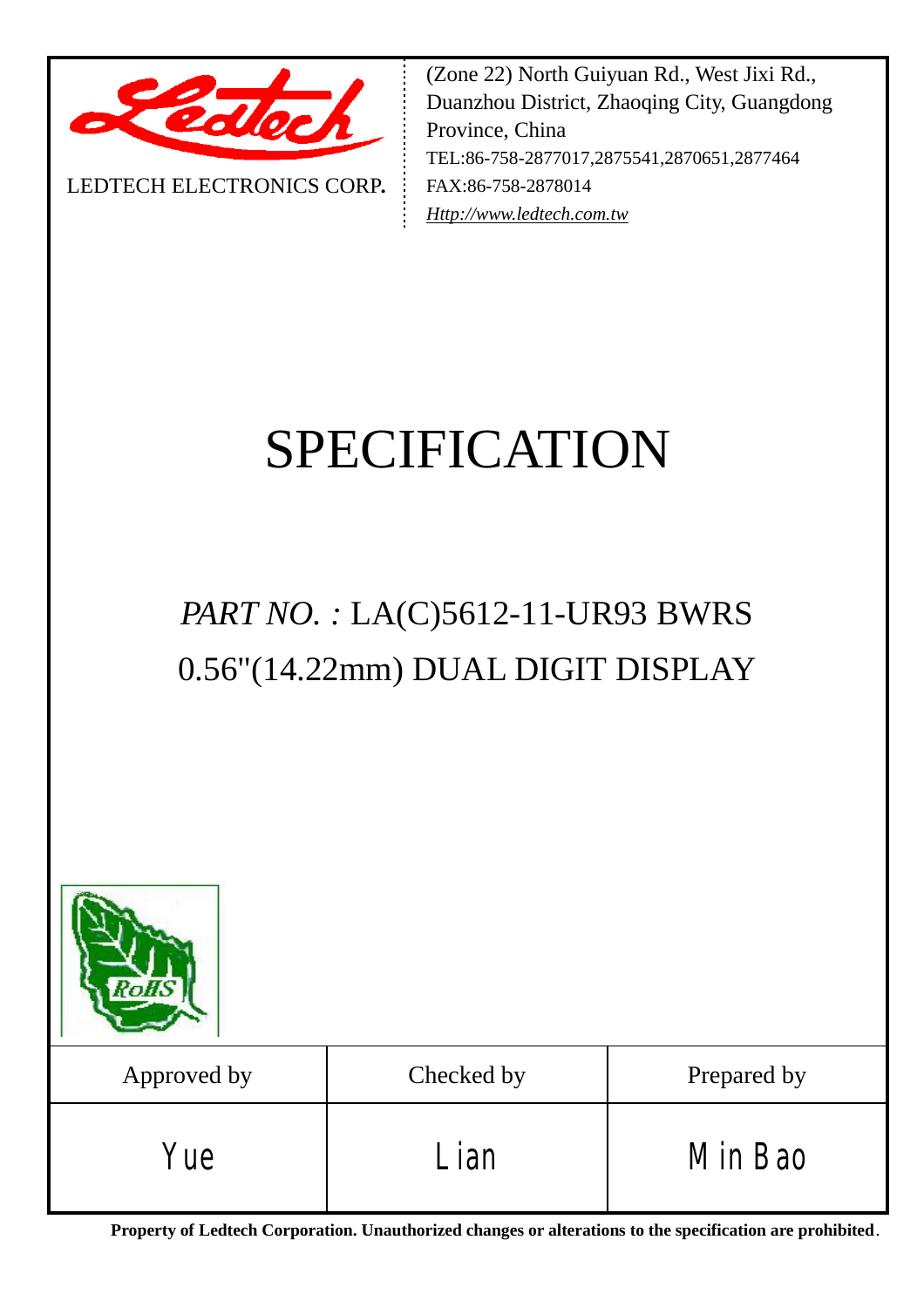

## DISPLAY

#### **MODIFY RECORD**

| MODIFY ISSUES | REMARKS |
|---------------|---------|
|               |         |
|               |         |
|               |         |
|               |         |
|               |         |
|               |         |
|               |         |
|               |         |
|               |         |
|               |         |
|               |         |
|               |         |
|               |         |
|               |         |
|               |         |
|               |         |
|               |         |
|               |         |
|               |         |
|               |         |
|               |         |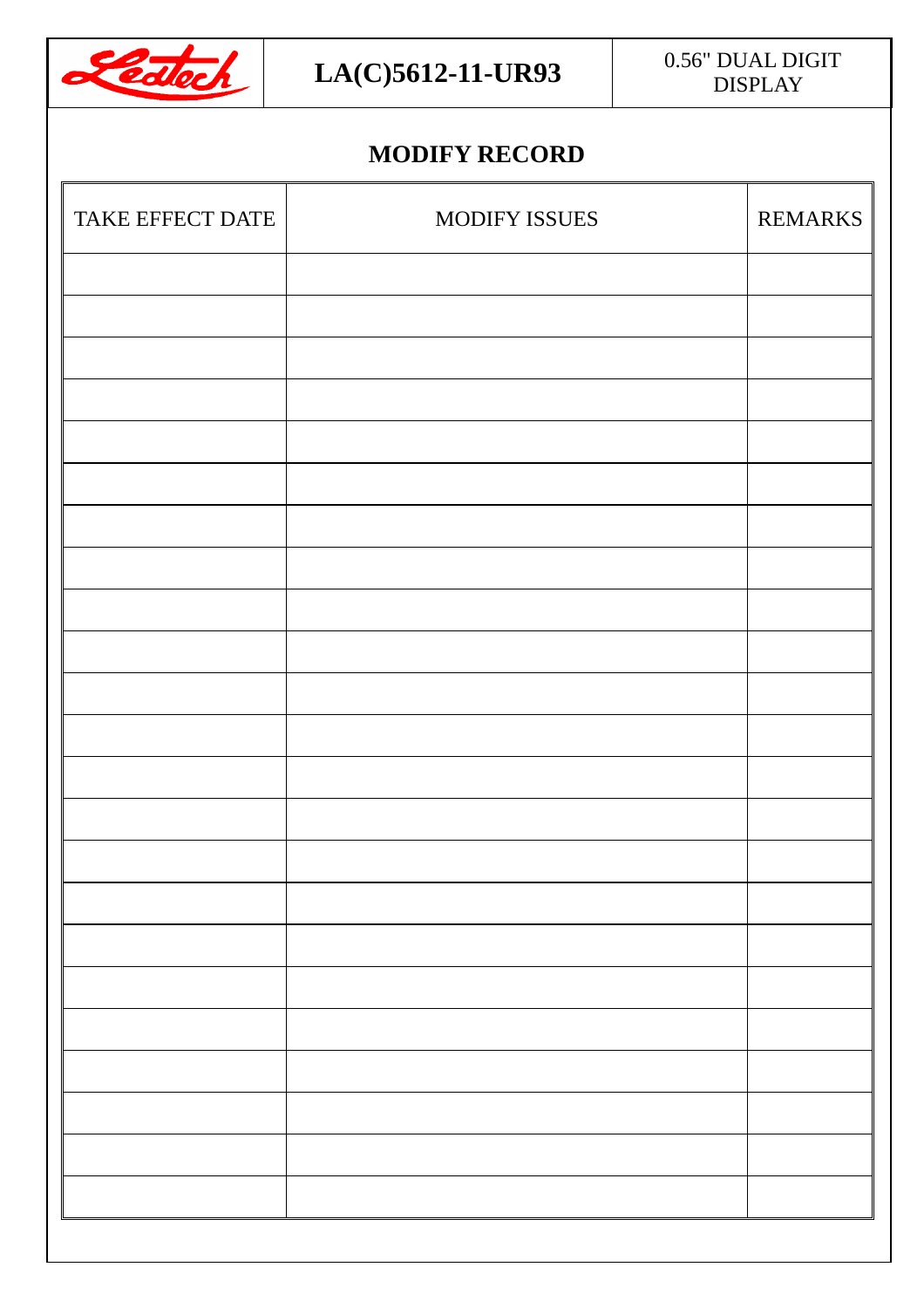

## DISPLAY

#### **Dimensions**



#### **Notes:**

- 1. The slope angle of any PIN may be ±5.0° Max.
- 2. All dimensions are in mm, tolerance is ±0.25mm unless otherwise noted.

#### **Internal Circuit Diagram**

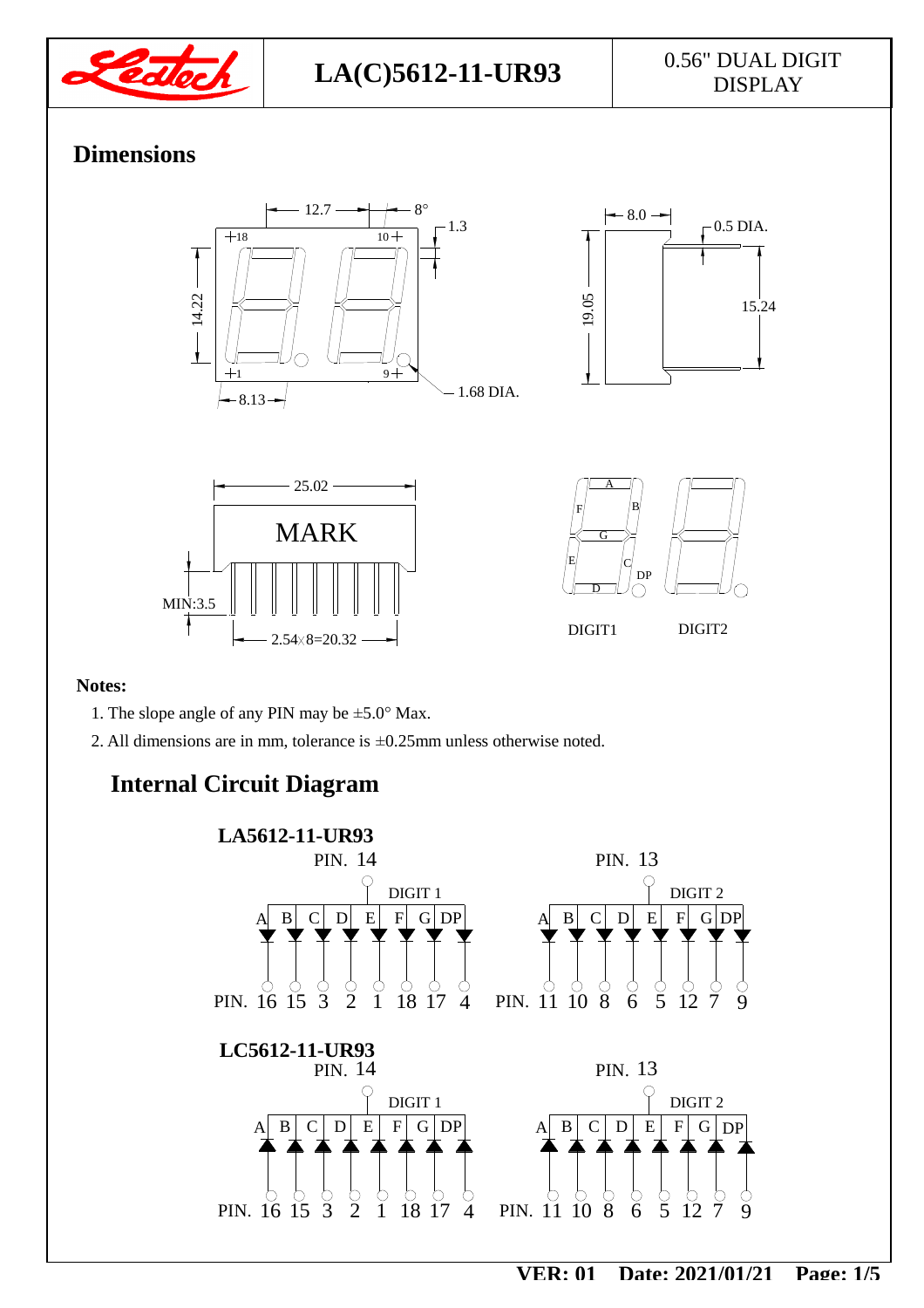

### **Description**

| Part No.            | LED Chip     |                       | Face Color   |          |
|---------------------|--------------|-----------------------|--------------|----------|
|                     | Material     | <b>Emitting Color</b> | Surface      | Segments |
| LA5612-11-UR93 BWRS | AlGaInP/GaAs | Deep Red              | <b>Black</b> | White    |
| LC5612-11-UR93 BWRS | AlGaInP/GaAs | Deep Red              | <b>Black</b> | White    |

### **Absolute Maximum Ratings at Ta=25 ℃**

| Parameter                                                    | Symbol         | Rating                                                                              | Unit                |  |
|--------------------------------------------------------------|----------------|-------------------------------------------------------------------------------------|---------------------|--|
| <b>Power Dissipation</b>                                     | P <sub>D</sub> | 72                                                                                  | mW                  |  |
| Pulse Current(1/10Duty Cycle,0.1ms Pulse Width.)<br>Per Chip | <b>IFP</b>     | 100                                                                                 | mA                  |  |
| Forward Current Per Chip                                     | IF             | 30                                                                                  | mA                  |  |
| Reverse (Leakage) Current Per Chip                           | Ir             | 100                                                                                 | uA                  |  |
| Reverse Voltage Per Chip                                     | <b>VR</b>      | 5                                                                                   | V                   |  |
| <b>Operating Temperature Range</b>                           | Topr.          | $-25$ to $+85$                                                                      | $\int_{0}^{\infty}$ |  |
| <b>Storage Temperature Range</b>                             | Tstg.          | $-40$ to $+100$                                                                     | $\int_{0}^{\infty}$ |  |
| Soldering Temperature.                                       | Tsol.          | Dip Soldering: $260^{\circ}$ for 5 sec.<br>Hand Soldering: $350^{\circ}$ for 3 sec. |                     |  |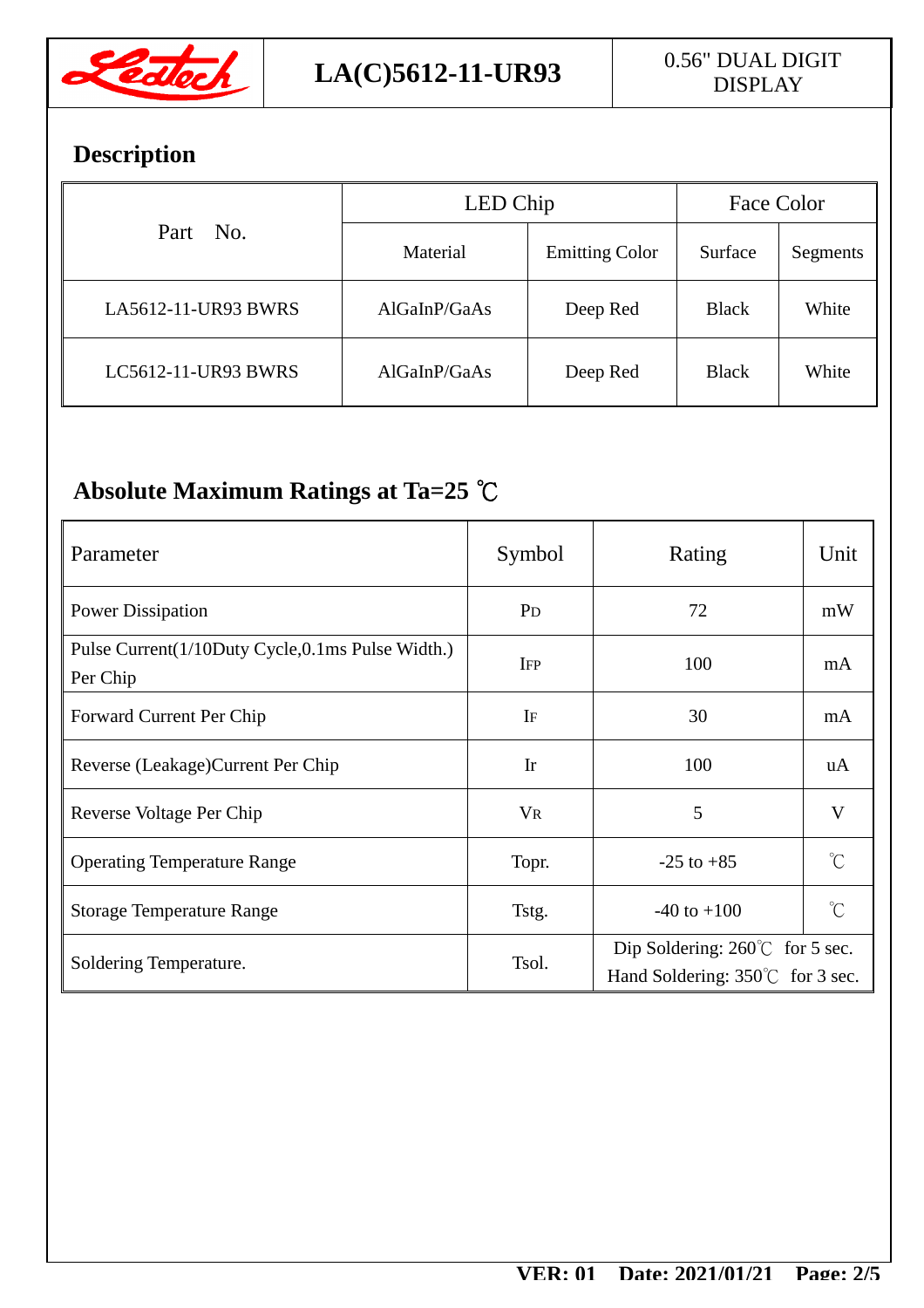

## DISPLAY

### **Electrical and Optical Characteristics:**

| Parameter                                              | Symbol      | Condition       | Min. | Typ. | Max. | Unit    |
|--------------------------------------------------------|-------------|-----------------|------|------|------|---------|
| Luminous Intensity                                     | Iv          | If= $10mA/secg$ | 22.0 | 42.0 |      | mcd     |
| <b>Forward Voltage</b>                                 | Vf          | $If = 20mA/sec$ |      | 1.9  | 2.4  | V       |
| Peak Wavelength                                        | $\lambda$ P | If= $20mA/secg$ |      | 650  |      | nm      |
| Dominant Wavelength                                    | $\lambda$ D | If= $20mA/secg$ |      | 639  |      | nm      |
| Reverse Current Per Chip<br>(Leakage Current Per Chip) | Ir          | $Vr = 5V$       |      |      | 100  | $\mu$ A |
| Spectrum Line Halfwidth                                | Δλ          | If= $20mA/secg$ |      | 20   |      | nm      |
| <b>Response Time</b>                                   | T           |                 |      | 250  |      | ns      |

Notes: 1.Tolerance of Luminous Intensity is ±15%

2.Tolerance of Forward Voltage is ±0.1V

3.Tolerance of Dominant Wavelength is ±1nm

4.Customer's special requirements are also welcome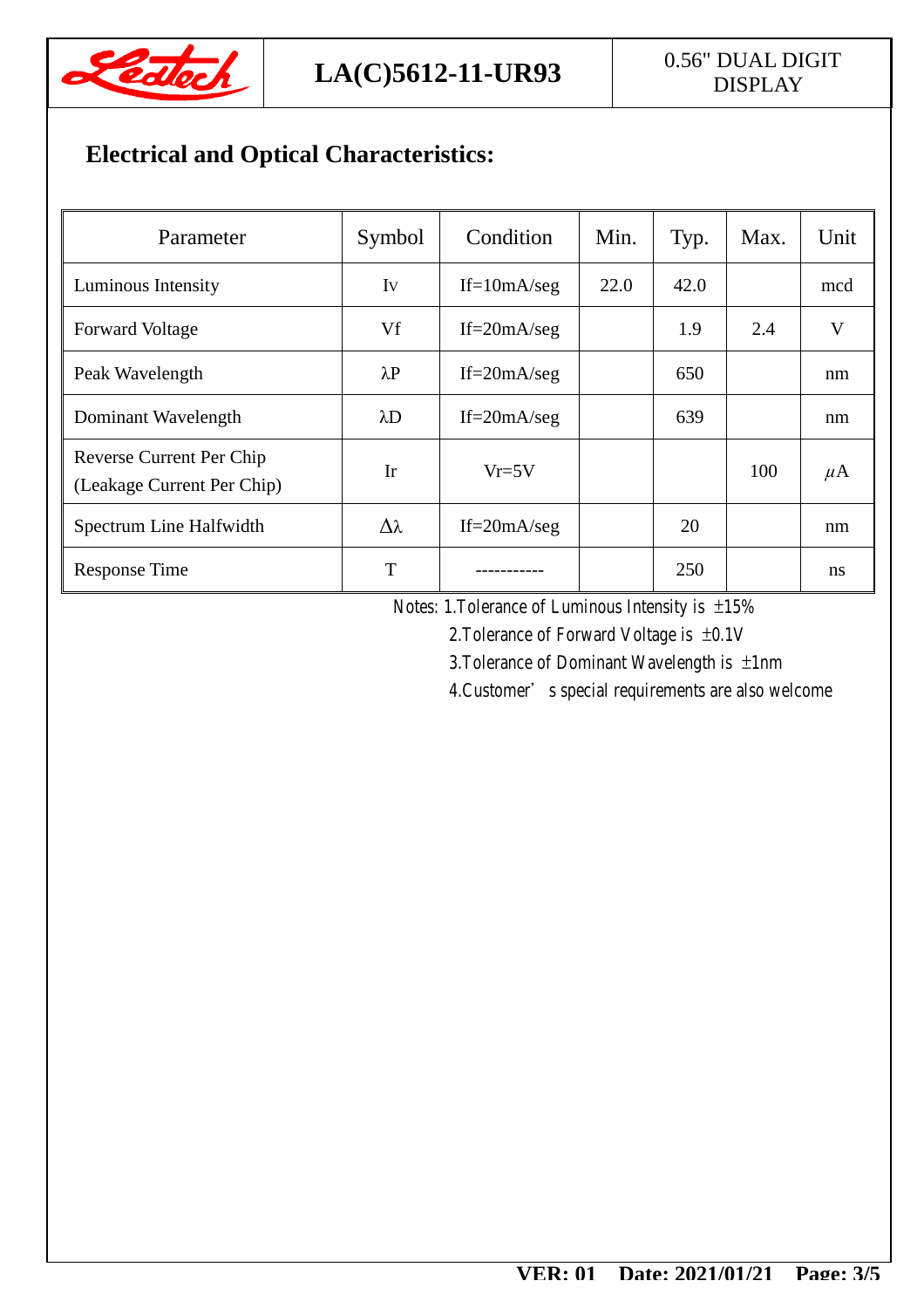